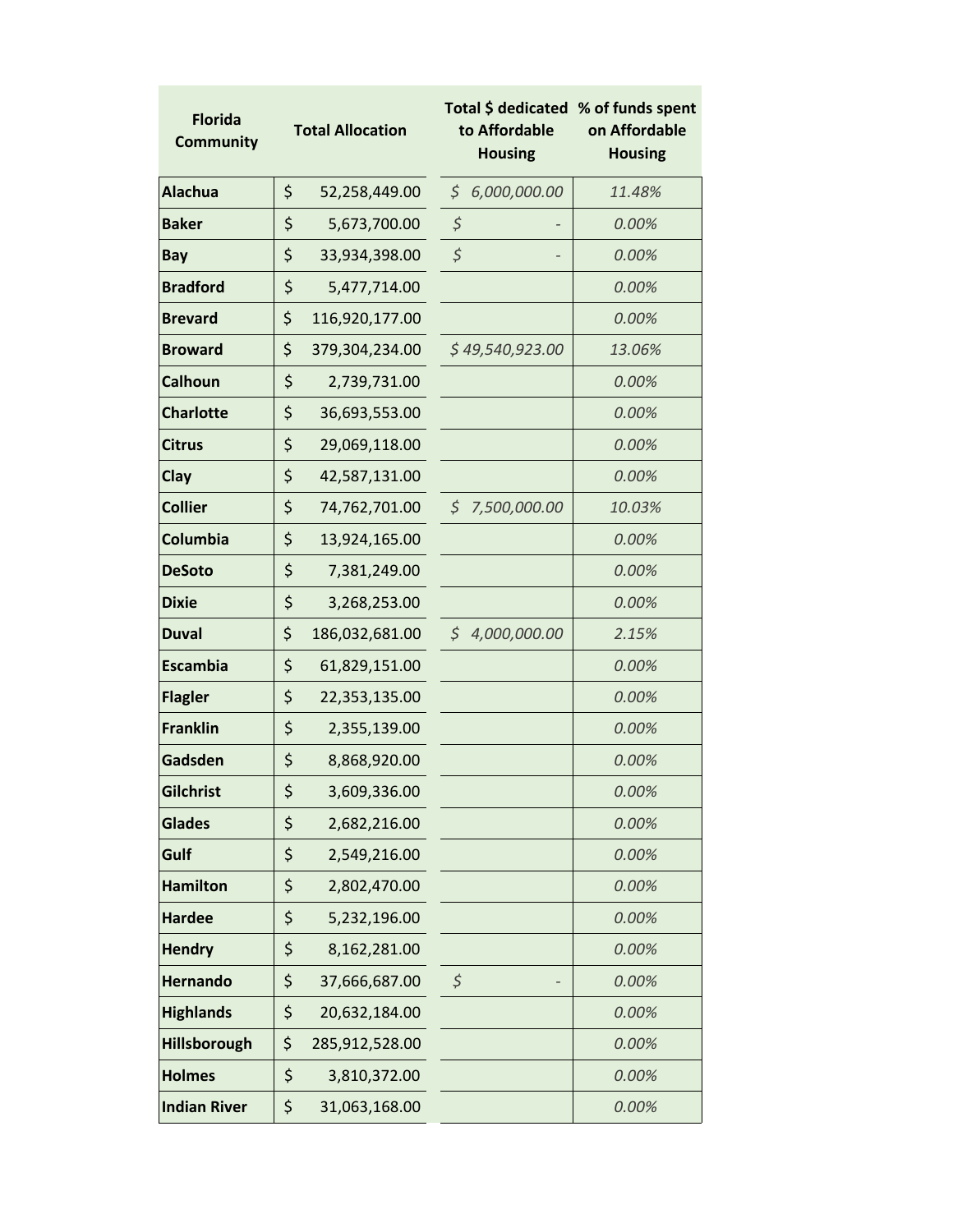| <b>Jackson</b>    | \$<br>9,015,375.00   |                    | 0.00%  |
|-------------------|----------------------|--------------------|--------|
| <b>Jefferson</b>  | \$<br>2,767,118.00   |                    | 0.00%  |
| Lafayette         | \$<br>1,635,875.00   |                    | 0.00%  |
| Lake              | \$<br>71,308,368.00  |                    | 0.00%  |
| Lee               | \$<br>149,675,549.00 | \$6,800,000.00     | 4.54%  |
| Leon              | \$<br>57,024,862.00  | \$<br>4,900,000.00 | 8.59%  |
| Levy              | \$<br>8,061,471.00   |                    | 0.00%  |
| Liberty           | \$<br>1,622,667.00   |                    | 0.00%  |
| <b>Madison</b>    | \$<br>3,592,048.00   |                    | 0.00%  |
| <b>Manatee</b>    | \$<br>78,327,168.00  | \$15,000,000.00    | 19.15% |
| <b>Marion</b>     | \$<br>71,009,435.00  | \$<br>2,000,000.00 | 2.82%  |
| <b>Martin</b>     | \$<br>31,272,363.00  | $\varsigma$        | 0.00%  |
| <b>Miami-Dade</b> | \$<br>527,733,745.00 | \$15,000,000.00    | 2.84%  |
| <b>Monroe</b>     | \$<br>14,417,919.00  |                    | 0.00%  |
| <b>Nassau</b>     | \$<br>17,214,367.00  | \$                 | 0.00%  |
| <b>Okaloosa</b>   | \$<br>40,933,386.00  | $\zeta$            | 0.00%  |
| <b>Okeechobee</b> | \$<br>8,190,640.00   |                    | 0.00%  |
| Orange            | \$<br>270,661,716.00 | \$3,000,000.00     | 1.11%  |
| <b>Osceola</b>    | \$<br>72,985,227.00  | $\varsigma$        | 0.00%  |
| <b>Palm Beach</b> | \$<br>290,730,026.00 | \$60,000,000.00    | 20.64% |
| <b>Pasco</b>      | \$<br>107,597,711.00 | \$                 | 0.00%  |
| <b>Pinellas</b>   | \$<br>189,381,543.00 | \$                 | 0.00%  |
| <b>Polk</b>       | \$<br>140,779,436.00 | \$                 | 0.00%  |
| Putnam            | \$<br>14,474,831.00  |                    | 0.00%  |
| St. Johns         | \$<br>51,409,433.00  | \$                 | 0.00%  |
| <b>St. Lucie</b>  | \$<br>63,767,844.00  | \$                 | 0.00%  |
| <b>Santa Rosa</b> | \$<br>35,800,640.00  | $\zeta$            | 0.00%  |
| <b>Sarasota</b>   | \$<br>84,249,299.00  | \$25,000,000.00    | 29.67% |
| <b>Seminole</b>   | \$<br>91,646,669.00  | 2,000,000.00<br>\$ | 2.18%  |
| <b>Sumter</b>     | \$<br>25,721,033.00  |                    | 0.00%  |
| <b>Suwannee</b>   | \$<br>8,627,482.00   |                    | 0.00%  |
| <b>Taylor</b>     | \$<br>4,189,525.00   |                    | 0.00%  |
| <b>Union</b>      | \$<br>2,959,609.00   |                    | 0.00%  |